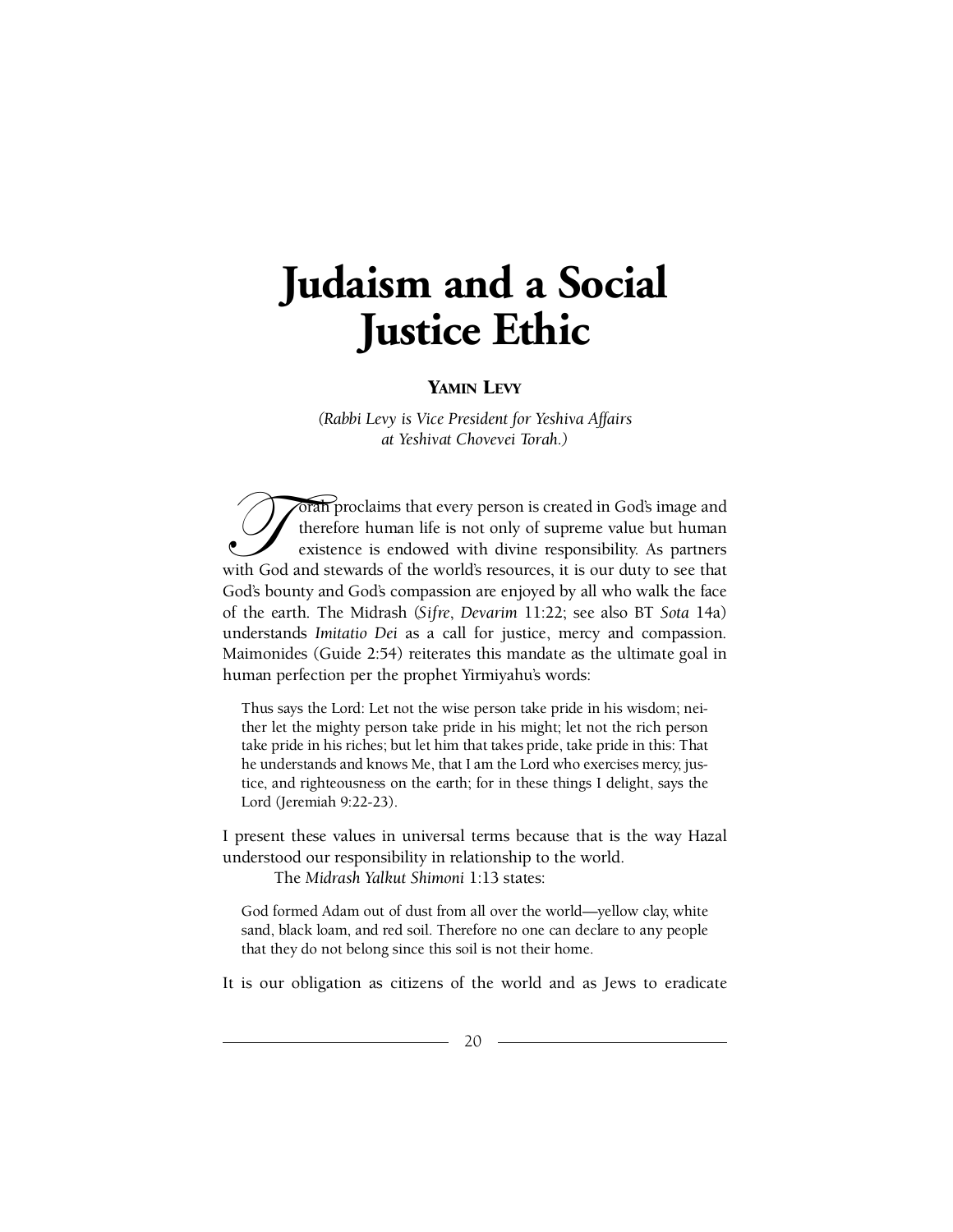#### *Yamin Levy*

hunger, pursue peace, and seek out justice. Everything about Judaism screams out involvement, non-conformity and resistance against oppression and injustice.

I was quite surprised recently when a well meaning Orthodox Jew waved a newspaper clipping about some young men at YCT who went to Ghana to build water and sewage systems for impoverished communities. "Don't we have enough of our own problems that we need to worry about their problems?" he barked. "Let them (the non-Jewish world) deal with their own problems. Our boys should worry about Torah, anti-Semitism and Israel. Everything else belongs to the world of the non-Jew!" I responded impatiently with: "*Zeh toledot haAdam*", the Biblical clause "this is the generations of humanity," which was referred to by Ben Azzai (a student of Rabbi Akiva) as a fundamental principle of Judaism. According to Ben Azzai, all of humanity must be considered as brothers and sisters. "It seems like my world" I responded "and the world of these young men is much larger than your world."

I often marvel at how little religion, and Judaism in particular, asks of usliving in the modern world. Judaism offers consolation, guidance, community—but where is the courage to challenge and break the idols of today's culture and shatter the callousness of our daily comforts. Living a religious existence has achieved a degree of social respectability that involves neither risk nor strain.

When *emunah* is replaced by creed, *avodah* by discipline, *ahavah* by habit; when the collective memory of our people's glorious past trumps today's crises; when Judaism becomes an heirloom rather than a living fountain; or when we permit the only Jewish voice to be heard to be one of authority rather than the voice of compassion, Judaism's message becomes seriously impaired.

Judaism is much more than a mood or a feeling. The Torah answers the timeless question: What does God ask of me? Unfortunately the question that is more often heard goes as follows: what can I expect from God? What will I get out of a religious life? As opposed to what will life get out of me?

Hazal consistently emphasize human obligations over human rights. The purpose of our religious tradition is to keep alive the voice that calls out and says: "I understand the demand and here I am."

The Judaism our prophets expected of us was not a religion that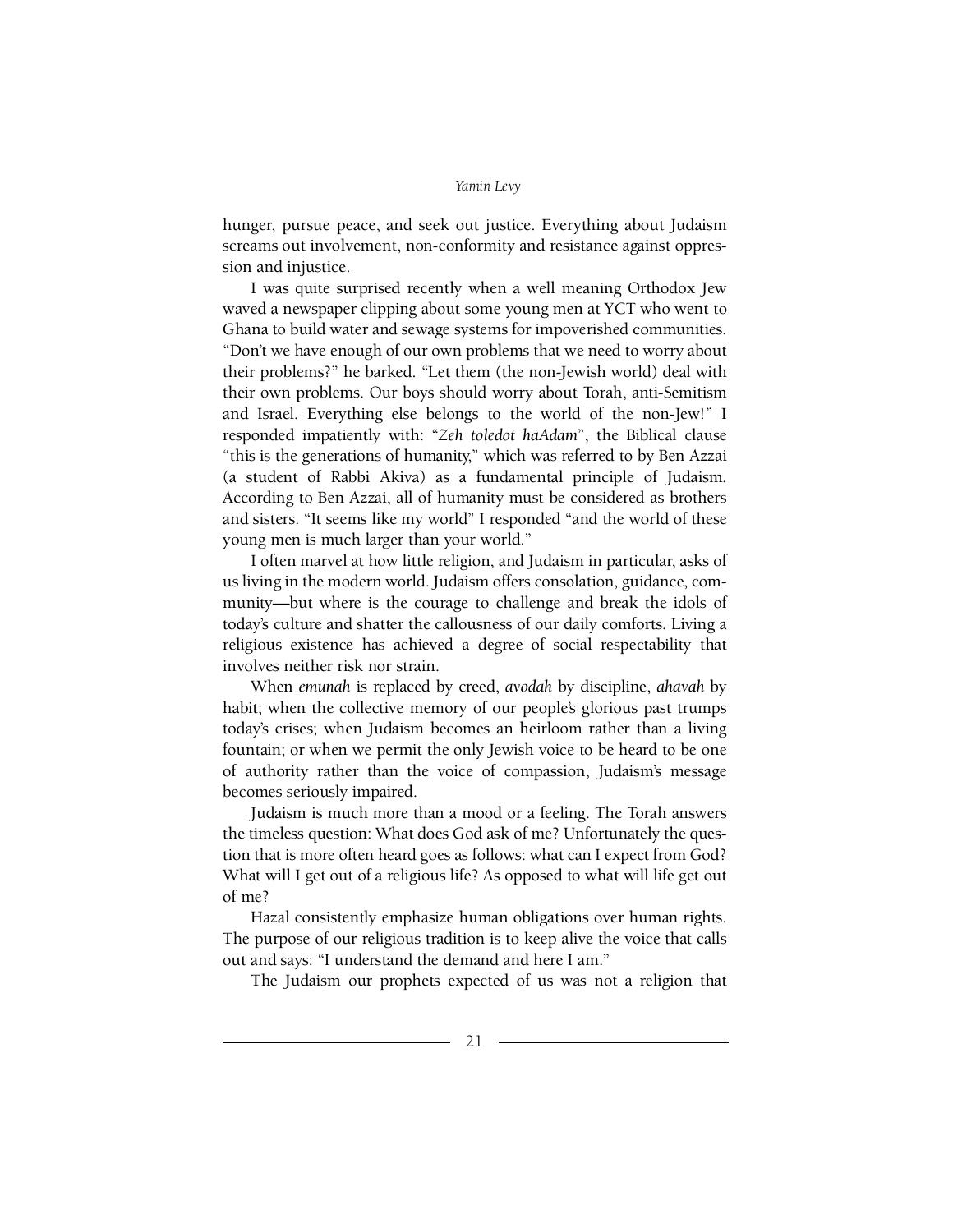## *Conversations*

sought the satisfaction of personal needs. To define religious life in such t e rms is to make of it a refined sort of magic. The thunderous theophany at Sinai did not proclaim the Ten Commandments in order to satisfy one's personal needs!

The task is to convert the divine commandment into human concern. The prophets of Israel, the great teachers of old, the individuals who have achieved the highest levels of spiritual consciousness, devoted their orations and writing to the plight of the widow, orphan and stranger. Instead of affording us treatises on metaphysics or discourses on the sublime, they dealt with the corruption of judges and affairs of the market place employing powerful language to make their point. For the prophets of Israel, what appears to be a minor, commonplace sort of injustice assumes cosmic proportions:

Be appalled, O heavens, at this, Be shocked, be utterly desolate, says the Lord. For My people have committed two evils: They have forsaken Me, The fountain of living waters And hewed out cisterns for themselves, Broken cisterns That can hold no water. *Jeremiah* 2:12-13

Prophecy is the voice of God when the silent agony of the plundered poor cannot be heard. God rages through the prophet's words.

The prophet had little tolerance for those to whom God was simply spiritual bliss, comfort or a security blanket. The God of the prophets was the voice of incessant demand for compassion and justice. Tranquility was unknown to the soul of the prophet. The pain of the weak was his/her own—the suffering of the world gave him/her no rest. In the Maimonidean economy of ideas, the ladder in Jacob's dream was a metaphor for the prophet's life work. In his dream, Jacob noted that angels ascended and then descended the ladder that reached the heavens. Likewise, the prophet of Israel first ascends the ladder of intellectual and character achievements for the sole purpose of descending the ladder in order to use his/her teachings to create a just and peaceful society.

Today, complacency and conformity have replaced the passionate protest for justice, peace and righteousness that was the seal of the prophet.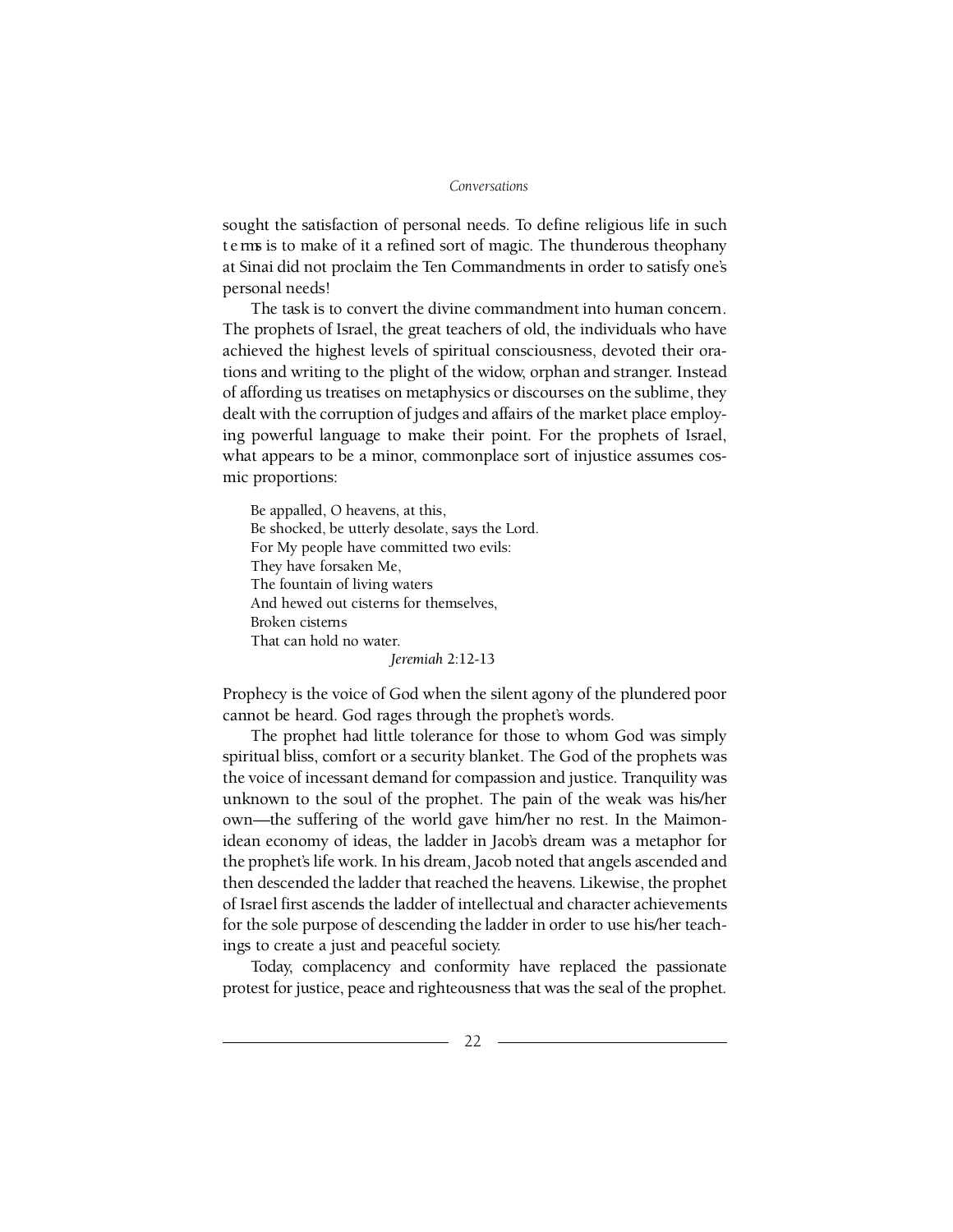#### *Yamin Levy*

Hazal internalized the message of the prophets and mandated active involvement in all matters facing the community. Whoever is able to p rotest against the transgressions of his own family and does not do so is held responsible for the transgressions of his family. Whoever is able to p rotest against the transgressions of his community and does not do so is held responsible for the transgressions of his community. Whoever is able to protest the transgressions of the entire world and does not do so is held responsible for the transgressions of the entire world (BTShabbat 54b)

This is quite an indictment against conformity and parochial conc e rns. For Hazal, Torah is about the struggle to create a better society. Injustice cannot be passively accepted. In fact the Torah in at least four places admonishes "And you shall eradicate the evil from your midst" (*Devarim* 13:6, 17:7, 21:21, 24:7). Even God is challenged to apply the above standard when judging the pious:

R. Aha ben Hanina said: Never did a favorable decree go forth from the mouth of the Lord which He withdrew and changed into an unfavorable judgment, except the following:

"And the Lord said to His angel: Go through the city of Jerusalem and put a mark upon the foreheads of the men who sigh and groan over all the abominations that are committed" (*Ezekiel* 9:4).

At that moment, the prosecutor came forward in the heavenly court and said to the Lord: How are these (marked men) different from the others? Whereas God responded: these are wholly righteous men, while those are wholly wicked men. But Lord, argued the Prosecutor, they had the power to protest and did not? God responded and said: Had they protested they would not have succeeded. The Prosecutor countered: but Lord, if it was revealed to You, was it revealed to them? Accordingly they should have protested and incurred scorn for the holy Name, and have been ready to suffer blows . . . as the prophets of Israel suffered. God revoked his original order, and the righteous were found guilty because of the failure to protest" (BTShabbat 55a).

Righteousness is defined by non-conformity. Torah mandates we protest against injustice and effect change even when successful implementation appears very difficult. (I distinguish here between rebuke and protest. To rebuke another for religious transgressions is not the subject of this essay.).

From its inception, Judaism has been a voice of protest against the evils of greed, injustice and the misuse of power. The Midrash described Avraham as a child challenging the belief system of his times by smashing